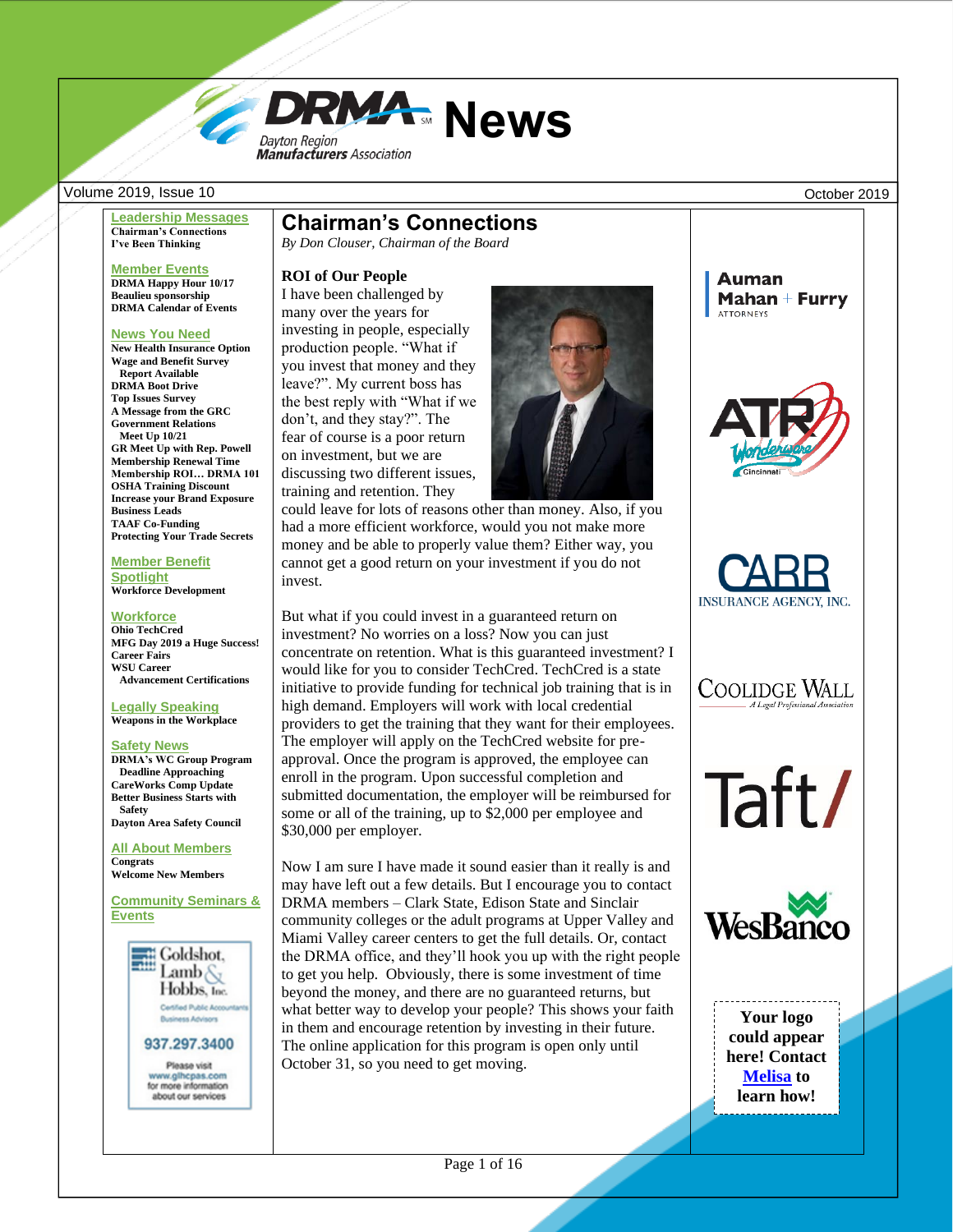

Along the lines of workforce development, I want to thank everyone who hosted a MFG Day event. This is a powerful awareness tool to bring more people to manufacturing. All of you who participated made a huge investment in time and money for manufacturing's future. Thank you! For those of you who would like to participate next year, please reach out to the DRMA office to learn best practices, meet local schools and be able to plan your own successful MFG Day on the first try.

on *Mouser* 

**I've Been Thinking . . .** 

*By Angelia Erbaugh, President*

DRMA drives and supports numerous initiatives to **increase the awareness of careers in manufacturing** in order to attract more workers to the pipeline. One of them is organizing national MFG Day here in the Dayton Region. MFG Day was held on October 4, and DRMA members, once again, stepped up to the plate to host over 45 open houses across the region! This makes the Dayton Region one of the best MFG Day sites in the country! And schools responded in droves . . . the numbers are still coming in, but so far we know that 2,978 students from 61 schools and 7 home school groups visited one or more open houses! If you participated in MFG Day, hooray! If you did not, you can still help . . . talk up the event with educators, students, and parents.



Our new **health care coverage benefit** is getting closer to launch! Read th[e article](#page-3-1) in this newsletter.

Manufacturers, what's keeping you awake at night? Let us know through the **[Top Issues Survey](#page-5-0)**. It's a simple 2 question survey that we'll use to advocate on your behalf and to determine programs and services that will help you strengthen your company. You have until October 18 to participate.

Don't miss your opportunity to get your application in for **training reimbursement** from the State of Ohio through their newly-launched TechCred program. See [the article](#page-10-0) in this newsletter.

Results of the 2019 **Wage and Benefit Survey** are in! Conducted in conjunction with Manpower, the survey helps you benchmark the value of your jobs and your benefits plan. Current trends for compensation are covered, as are topics including employee benefits, work schedules and retention strategies. Results are free to those who participated. For details on how to purchase the survey report and more, read the [full article](#page-3-2) in this newsletter. AND, be sure to attend the November [Workforce/HR Meet Up](https://www.daytonrma.org/nov-26-meet-up-workforce-hr) where Manpower will be on hand to do a deep-dive into the results.

Thinking about your 2020 budget? I hope you include your **membership in DRMA**, your local industry association. The volunteers and staff work hard to bring you value. Please let me know if there is something we can do to make it better for you.

Speaking of your 2020 budget, please consider the various **sponsorships DRMA offers its members**. Doing so gets you a double bang for your buck! You get your name in front of 400+ member companies AND you help support the organization that helps you strengthen your business. Read th[e article](#page-6-0) in this newsletter listing the opportunities for 2020.

You probably know that we hold small group dialogue sessions called **Meet Ups**. They are organized around a topic area and are designed to connect members with other members who are interested in the same topic area, so that you can learn from each other in a casual, comfortable atmosphere. What you may not have thought about is that Meet Ups are a perfect professional development opportunity for your staff . . . they will be able to talk with, and learn from,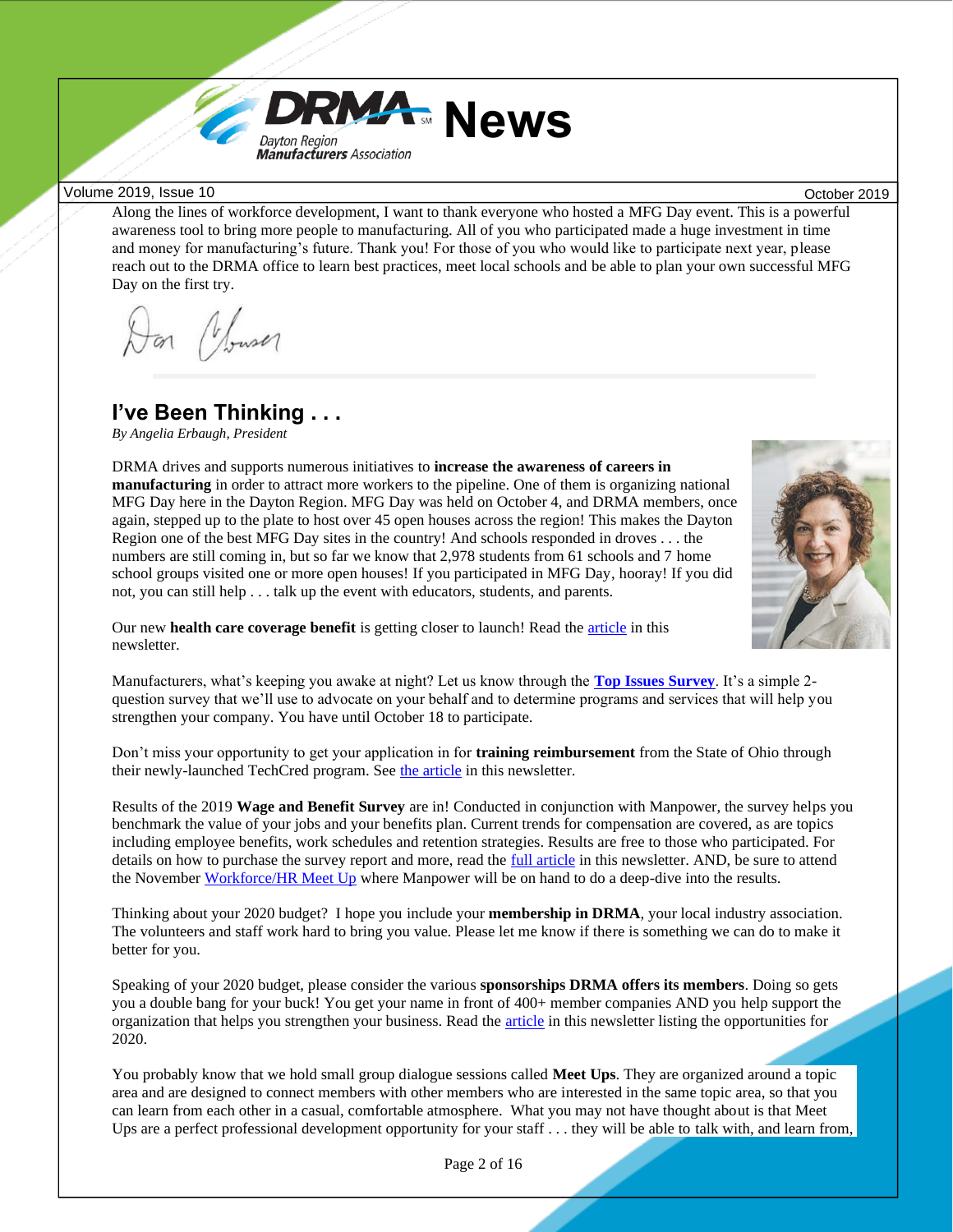

a group of their peers about issues that impact their work responsibilities. I encourage you to encourage them to attend. [Click here](https://www.daytonrma.org/educate) for more info.

Thanks for choosing to be a member!

augui

# <span id="page-2-0"></span>**Member Events**

### **Meet Your Peers at the Next DRMA Happy Hour**

Come mingle with your DRMA peers at the next DRMA Happy Hour at Carillon Brewing, hosted by Rieck Services. DRMA Happy Hours are casual, open house style gatherings of DRMA members, designed with manufacturers in mind**.** Drop in and say hi to old friends and meet some new business colleagues in an environment that is friendly and welcoming. Think you won't know anyone? Not to worry . . . we'll connect you with someone



who will introduce you to people you want to meet. You'll enjoy hors d'oeuvres and a complimentary bar while you meet up with your DRMA peers to share best practices, solve problems, and find new avenues for business growth.

Rieck Services specializes in mechanical contracting solutions and maintenance services.

When: Thursday, October 17, from 5 to 7 p.m.

Where: 1000 Carillon Blvd, Dayton, OH 45409

Cost: \$10 for DRMA Members, \$20 for Non-Members

Click [here](https://www.daytonrma.org/1017-drma-happy-hour) to register.

### **Seeking Sponsors for DRMA's Annual Economic Update Featuring Brian Beaulieu**

DRMA is once again hosting one of the nation's most informed economists, Brian Beaulieu, on Thursday, April 30, 2020. We are offering a variety of sponsorships for this very popular event. Don't miss the opportunity to get your name in front of DRMA members! Contact [Melisa](mailto:mwhitehead@daytonrma.org) for more information.

Beaulieu, CEO of ITR Economics, will give manufacturers and other businesses insight on how to forecast, plan, and increase their profits based on business cycle trend analyses. ITR Economics predicts future economic trends with a 94.7% accuracy rate and 60 years of correct calls. Brian will deliver a clear, comprehensive action plan and tools for capitalizing on business cycle fluctuations and outperforming competition.

Ticket and registration information will be coming soon.

### **DRMA Calendar of Events**

| October 15  | Operations Meet $Up$ – Dayton, register here                    |  |
|-------------|-----------------------------------------------------------------|--|
| October 17  | DRMA Happy Hour - Dayton, register here                         |  |
| October 21  | Government Relations Meet $Up$ – West Carrollton, register here |  |
| October 22  | Workforce/ HR Meet Up, Dayton, register here                    |  |
| November 5  | Additive Meet Up - Dayton, register here                        |  |
| November 5  | Young Professionals Meet Up - Dayton, register here             |  |
| November 13 | Safety Meet Up - Dayton, register here                          |  |



Page 3 of 16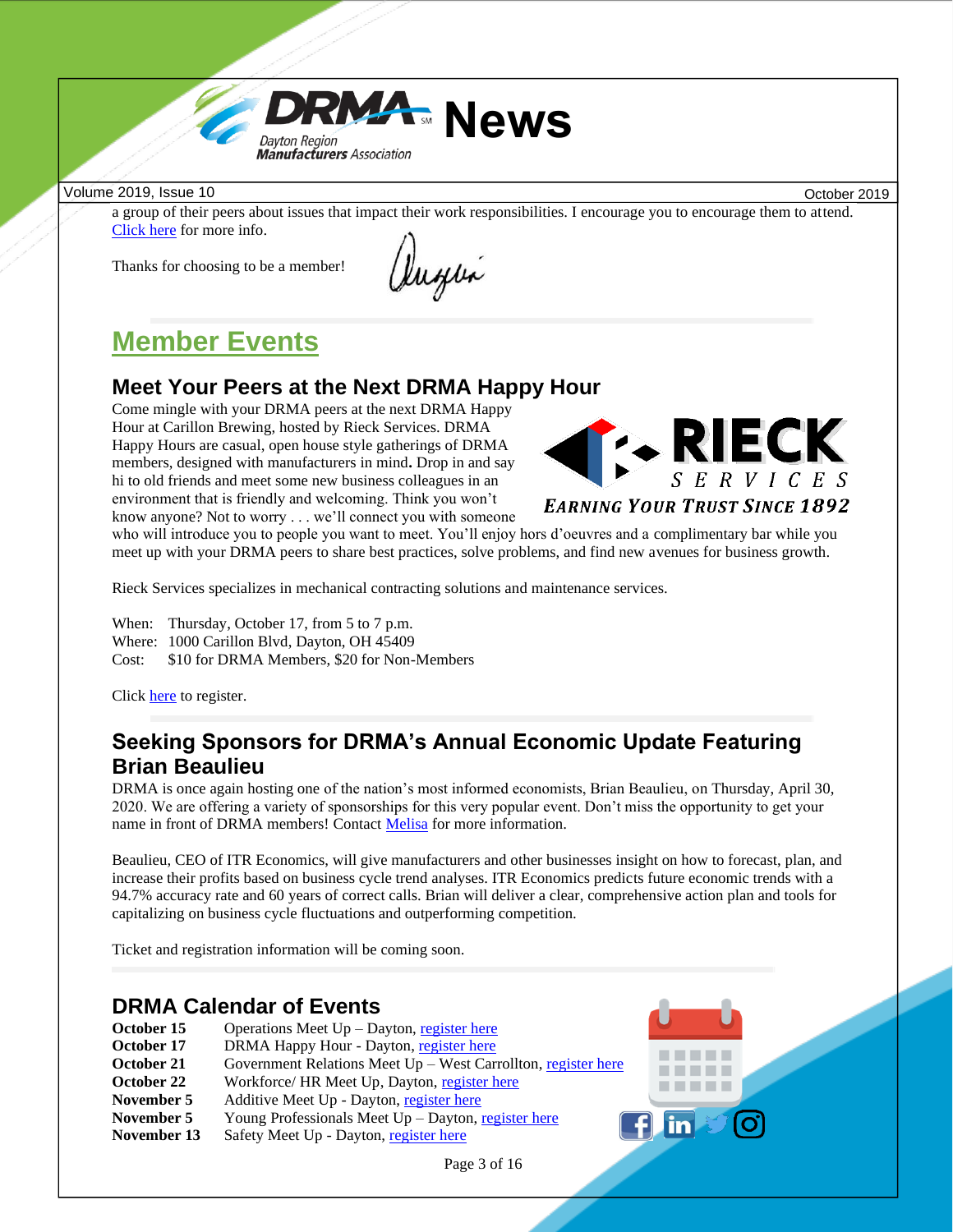

**November 13** Operations Meet Up – Huber Heights, [register here](https://www.daytonrma.org/nov-19-meet-up-operations) **December 5** Annual Meeting – Dayton[, register here](https://www.daytonrma.org/dec-5-drma-annual-meeting)

For a full listing of all events throughout the year, please visit our [events page.](http://www.daytonrma.org/events/event_list.asp)

# **News You Need**

### <span id="page-3-1"></span>**Coming Soon: New Health Insurance Option for DRMA Manufacturer Members**

Have you made your benefit selections for next year? If not, consider NAM Health Care — one of our most exciting member benefits!

Recent changes to federal health insurance regulations now allows small and medium-sized businesses to leverage the buying power of an Association Health Plan, or AHP. This is great news for DRMA Manufacturer members! You now have access to medical, dental, vision and life insurance plans that offer potentially lower premiums and reduced administrative costs.

More information will be available in the next couple of weeks about the program and how to obtain enrollment details for coverage effective as early as December 1. And, we are planning to present information on the program at the [Workforce/HR Meet Up](https://www.daytonrma.org/oct-22-meet-up-workforce-hr) on October 22.

### <span id="page-3-2"></span>**DRMA/Manpower 2019 Wage and Benefit Survey Report Now Available**

Paying people fairly is good for business. Underpay, and employees will eventually look for a better offer. Overpay, and the payroll budget and profitability will suffer. Benchmark your jobs against market data contained in the DRMA/Manpower Wage and Benefit Survey Report!

Topics presented in the report include:

- Business demographics
- Employee wages
- Employee benefits (medical, dental, vision, short- and long-term disability, holiday, vacation, profit sharing,  $401(K)$ , and pension plans)
- Work schedules
- Recruiting and retention strategies

Non-participating DRMA members may purchase a copy for \$175; non-members may purchase a copy for \$300. Call the Association office (937-949-4000) or email Shay to order your copy.

#### Here's what members are saying about the survey:

*The DRMA Wage and Benefit Survey is a great benchmarking tool for us. We want to offer a total compensation package that is competitive in the region, and then add to that the exciting teaming environment that Nobel Tool has to offer in order to attract the best and brightest employees. We want Noble Tool to be one of the manufacturing employers of choice in the Dayton region, and the survey supports that goal.* Jim Bowman, Noble Tool

*"Techmetals has depended on the survey for years to help keep our competitive edge and retain the best employees."*  Pam Conner, Techmetals

Page 4 of 16

<span id="page-3-0"></span>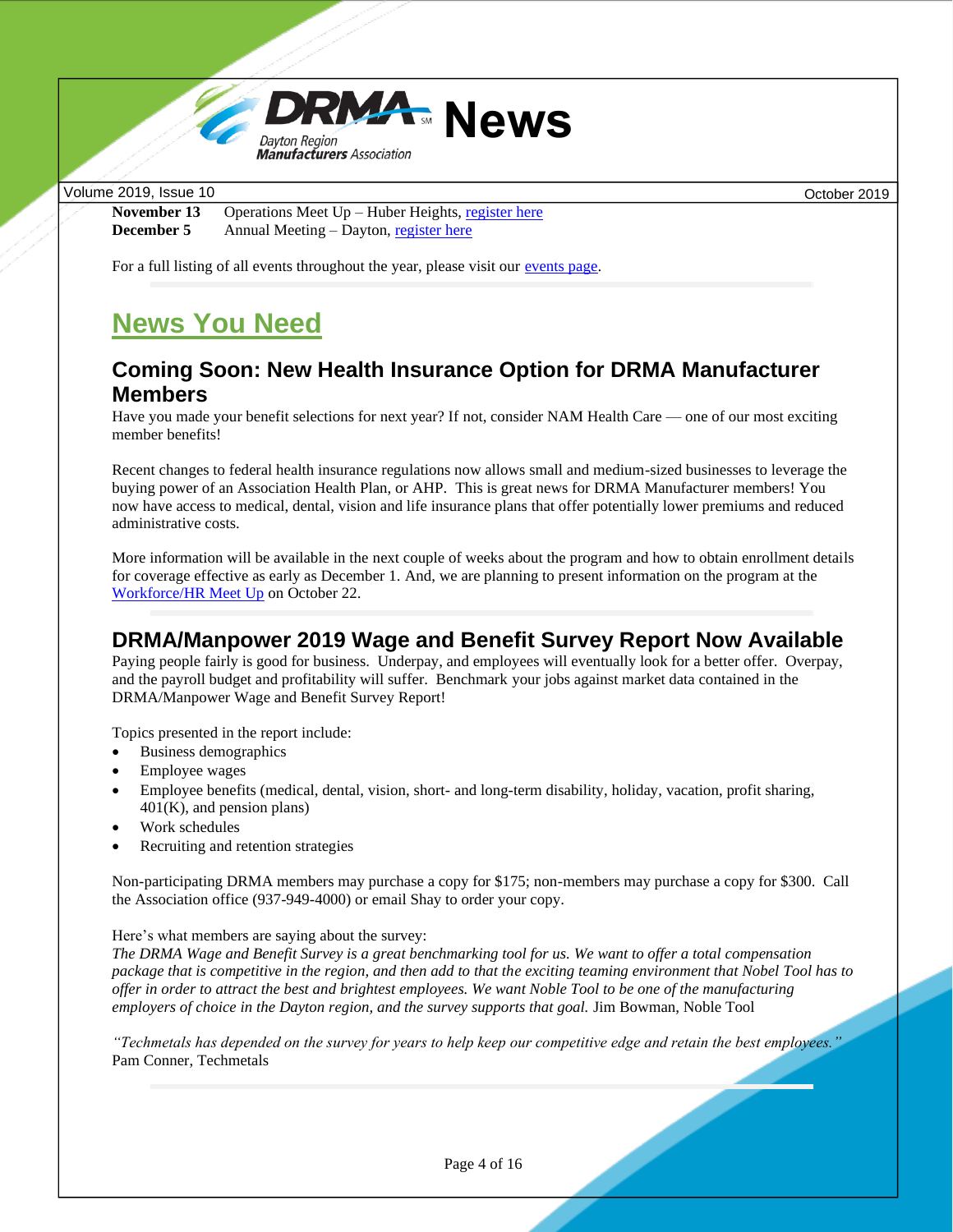

### **Boot Drive Coming to a Close, Donate Now!**

DRMA's Young Professionals Committee has stepped up to the challenge of raising 200 pairs of steel-toed boots (or any safety footwear) for Clothes that Work, a local non-profit who outfits job seekers for interviews and their first weeks on the job. They currently have a need for steel-toed work boots (or any steel-toed safety footwear) to provide to those seeking jobs in the manufacturing industry.

The first half of our two-week drive was a little slow, but the numbers began to run up the beginning of the second week. We've had several donations from member companies, and these boots will help jobs seekers get a foot in the door. Clothes that Work has people waiting to join our local workforce, so put your best foot forward and donate today! Learn more [here.](https://www.daytonrma.org/post/drma-gives-back-with-a-boot-drive)

#### **How to Donate:**

- Drop off your footwear at any DRMA event or meet-up
- Drop them off at the DRMA office between 9:00 5:00 p.m. (in the Dayton Convention Center)

**How to find us**: The DRMA office is located inside the Dayton Convention Center (22 E. Fifth St., Dayton). Simply pull up in the loop in front of the building (make sure you pull to the side so that other cars can get past you); enter the single door (far right), and you'll see our office. Run in, say hi to the DRMA staff, and drop your boots in the bin

### **Participate in the 2020 Top Issues Survey**

DRMA is conducting a two-question survey to better understand the "hot button" issues affecting Manufacturer members across the region. Your participation will help us accurately communicate your concerns to the media, elected officials, and other community leaders; and your response will give us direction on the types of programs and services that will help you strengthen your company. The deadline to complete survey is October 18. If your company has not received the survey or has questions, please contact [Kayla.](mailto:kmanuel@daytonrma.org?subject=Top%20Issues) !

### **A Message from the Government Relations Committee**

*Submitted by April Vanover, FASTLANE*

At the last Government Relations Committee meeting, the team focused on finalizing the Top Issues Survey for 2020. The survey was sent to all manufacturer members on October 7 and will be open until October 18. Be sure to participate! The committee will review the results and publish the Top Issues List in January 2020.

The Ohio Manufacturers Association (OMA) is hosting their annual Workforce Summit on October 29 at the Greater Columbus Convention Center. If you are interested in attending, you can register [here.](https://myoma.ohiomfg.com/Workforce/Home/Workforce/Home.aspx?hkey=f35ee362-42fb-4e3b-adac-0c46858f7005&WebsiteKey=10580b13-ccf3-480e-9025-bfd570941b5c)

Don't forget to register for our Meet Up with Ohio Supreme Court Justice Sharon Kennedy on October 21, 7:30-9:00 a.m. at Nuvasive. You can register [here.](https://www.daytonrma.org/oct-21-gov-meet-up)

### **Discuss Key Issues with Ohio Supreme Court Justice Sharon Kennedy**

Attend our next Government Relations Meet Up on October 21. This meet up is for those interested in advancing the concerns of manufacturers with government officials and elected representatives. Topics include government policies, legislative issues, and the opportunity to speak with those who work for and represent us. Join us as we meet with Ohio Supreme Court Justice Sharon Kennedy to hear her office's priorities and to share with her the concerns and issues of our manufacturer members.

Nuvasive will be offering an optional tour from 8:30-9:00 a.m. Please wear closed toe shoes if you plan to participate in the tour.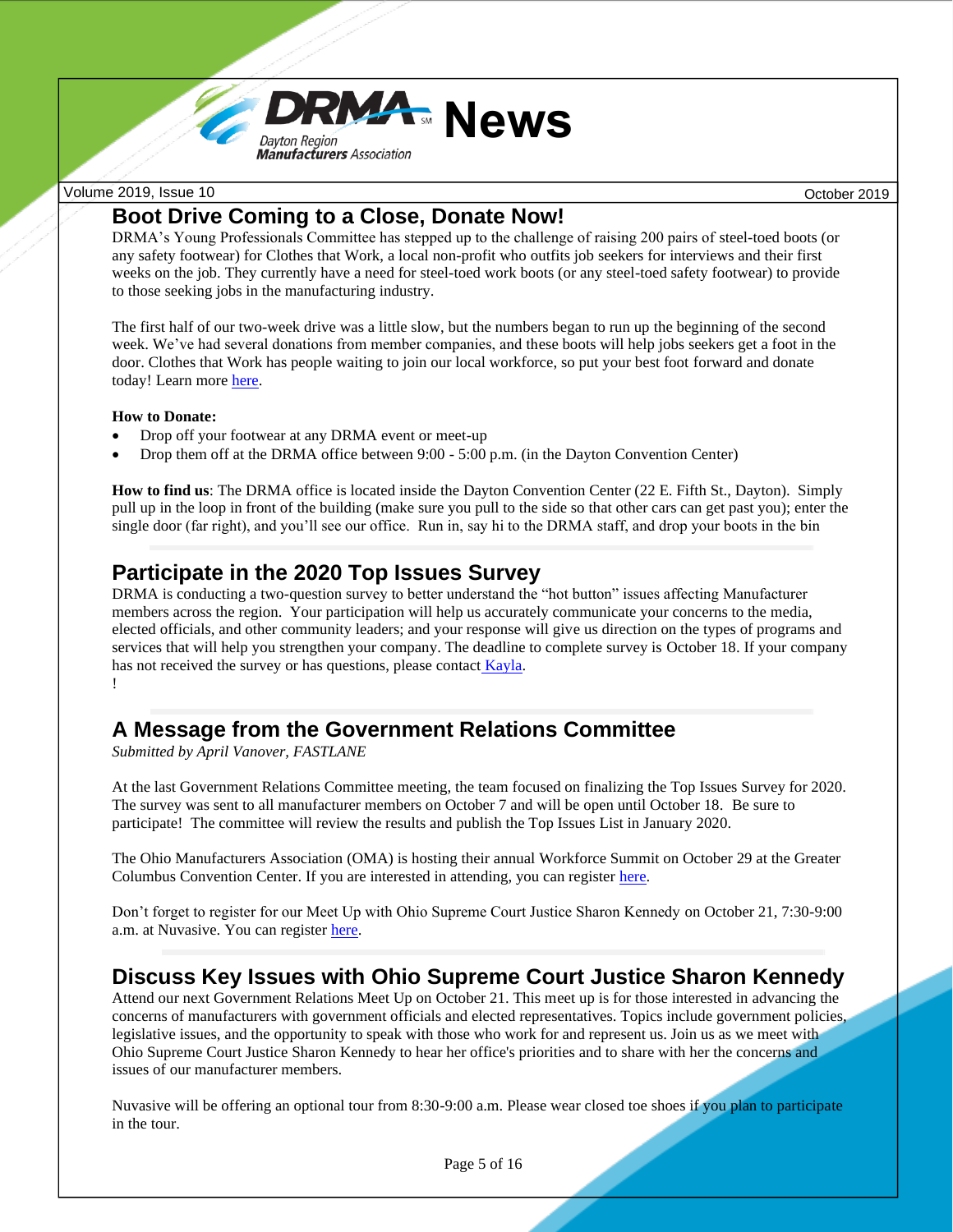

When: Monday, October 21, from 7:30 a.m. to 8:30 a.m. Where: 805 Liberty Lane, West Carrollton Cost: FREE AND FOR MEMBERS ONLY

Click [here](https://www.daytonrma.org/oct-21-gov-meet-up) to register.

### **Government Relations Meet Up with Representative Jena Powell**

*Submitted by Tayte Lutz, French Oil Mill Machinery*

French Oil Mill Machinery Company hosted a Government Relations Meet Up with Ohio Representative Jena Powell on Friday, September 13. Our [DRMA](https://www.daytonrma.org/) Government Relations Committee works to develop and foster relationships with elected officials in an effort to share information about the manufacturing industry and to advocate on behalf of DRMA's member manufacturers.

During the meet up with Representative Powell, the committee shared the Top Issues List that DRMA compiles annually with feedback from its members. In 2019, the list includes the following concerns:

- Shortage of skilled workers
- Business sustainability
- Corporate tax rate and complicated tax code
- Cost of healthcare
- Burden of regulation on business
- Legalization of marijuana
- Aging infrastructure

GRC Committee member Tayte French Lutz commented on the Meet Up, "We were honored to host Representative Powell and to have a productive conversation with her about the concerns facing manufacturers in our region." She continued, "It is clear that Representative Powell is passionate about helping businesses in her district succeed and we appreciate the legislative work she does toward that effort." Following the meeting, French led a tour of their machine shop and assembly department for Rep. Powell and Meet Up attendees.

State Representative Jena Powell is serving her first term in the Ohio House, representing the 80th District, which includes Miami County and a portion of Darke County. At 25 years of age, she is the youngest serving member of the Ohio General Assembly. Rep. Powell holds a business degree from Liberty University and co-owns an outdoor marketing company in the region.

### <span id="page-5-0"></span>**Membership Renewal Time is Approaching**

As you are putting together your 2020 budget, don't forget to include membership in your local industry association. You can look forward to DRMA upholding our mission to strengthen member companies and to serve as the advocate for manufacturing in the Dayton Region. DRMA is recognized as the trusted voice of the industry to represent members' needs and concerns so that you may stay focused on your business.

### **Membership ROI… DRMA 101**

Are you new to DRMA, looking to get re-acquainted with the association, or want to know more about getting the full "bang" for your membership dues "buck?" Attend an upcoming DRMA 101 session with DRMA president Angelia Erbaugh, and a representative from our Member Services Committee to learn more about making the most of your membership in a casual, conversational setting. Space is limited, so contact [Shay](mailto:SKnoll@DaytonRMA.org?subject=DRMA%20101) today to sign up for an upcoming DRMA 101 session!

Manufacturer Sessions: 7:30 – 8:30 a.m. October 16, Fairborn; November 5, Austin Landing

Page 6 of 16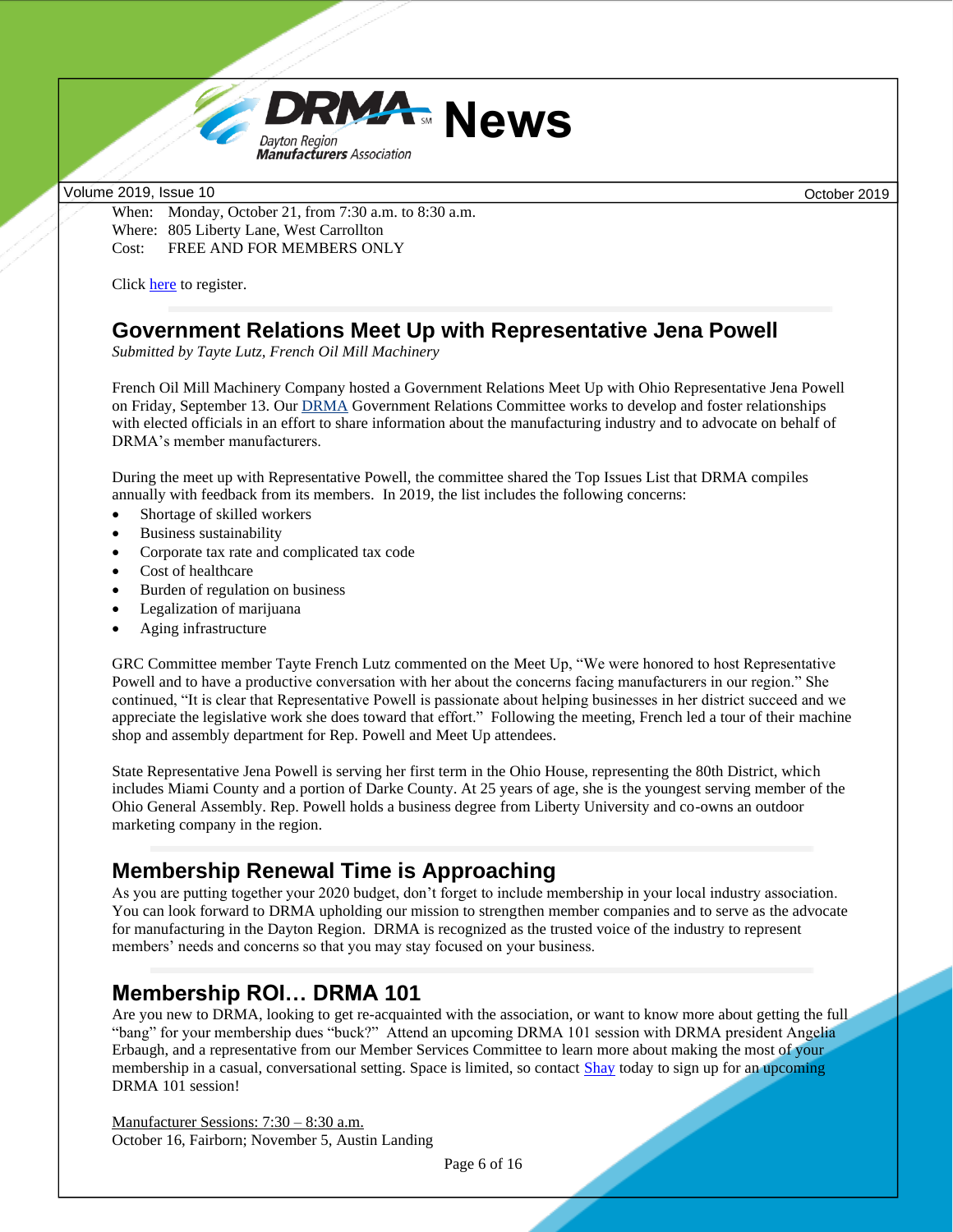

Affiliate/Associate Sessions: 4:30 – 5:30 p.m., Franco's Restaurant, Dayton October 22, November 20

## **20% OSHA Training Tuition Discount for DRMA Members!**

Get a 20% Discount on OSHA Training Classes! DRMA is here to help our members lower their incident rate, reduce their EMR, and provide a safer workplace for their employees. By partnering with Mid-America OSHA Education Center in Springboro, DRMA members receive this special discount on OSHA authorized safety & health training and

education. Take advantage of this member benefit today! Contact [Shay](mailto:sknoll@daytonrma.org?subject=OSHA%20Training%20Classes) or call the DRMA office at (937) 949-4000 to get the discount code.



#### **Upcoming Classes**

- 11/7 OSHA 7845 Recordkeeping Rule Seminar, Indianapolis
- 11/7-8 BCSP- Professional Certificate Workshop
- 11/8 OSHA 7100 Intro to Machinery and Machine Safeguarding, Springboro
- 11/13-15 OSHA 503 Update for General Industry Outreach Trainers, Springboro
- 11/14 OSHA 7500 Intro to Safety and Health Management, Springboro
- 11/18 OSHA 7510 Intro to OSHA for Small Businesses, Springboro

Go to<https://midamericaosha.org/> for a full course listing, registration information and more.

### <span id="page-6-0"></span>**Increase your Brand Exposure through DRMA Sponsorships**

As you are looking ahead to 2020, please consider supporting your association and its initiatives through advertising and sponsorships. We know that everyone asks you for money, and we ask you to not forget about DRMA. You have a vested interest in what we do, or you wouldn't be a member. Sponsorships appeal to some companies because of the name and brand exposure they bring. Sponsorships appeal to other companies because they want to support initiatives that ultimately benefit them. Every member of DRMA falls into one of these groups. Here are some of our advertising and sponsorship opportunities coming up in 2020:

- Golf Outing  $-A$  member favorite, sponsorships for this event range from \$175 to \$500.
- DRMA Economic Forecast featuring Brian Beaulieu Brian is a renowned economist, and because his presentation to DRMA members last year was a roaring success, we're bringing him back. Sponsorships range from \$500 to \$2,500.
- Member events Ranging from \$150 to \$600, this is an opportunity for you to get in front of and meet every person who attends DRMA events.
- Member communications Ranging from \$100 to \$500, get your company's logo on the DRMA website, newsletter, or weekly update emails.
- Other random things like shirts, student lunches, etc. these are typically in the \$250 range and help to defray the costs of specific items needed to fulfill the DRMA mission.

•

Please contact **DRMA** if you would like details on any of these opportunities.

### **Looking for Business? Looking for a Supplier? Tap into DRMA Business Lead Emails**

From time to time the DRMA office is contacted by companies looking for a supplier of some sort. We work to connect them with DRMA members. If they are looking for a manufacturer supplier, we send a "business lead" email to all Manufacturer members which contains a brief description of what they are looking for. You'll want to pay particular attention to these emails . . . the subject line begins with "DRMA Business Lead" . . . and respond quickly if you want to be included on the list we send the inquirer.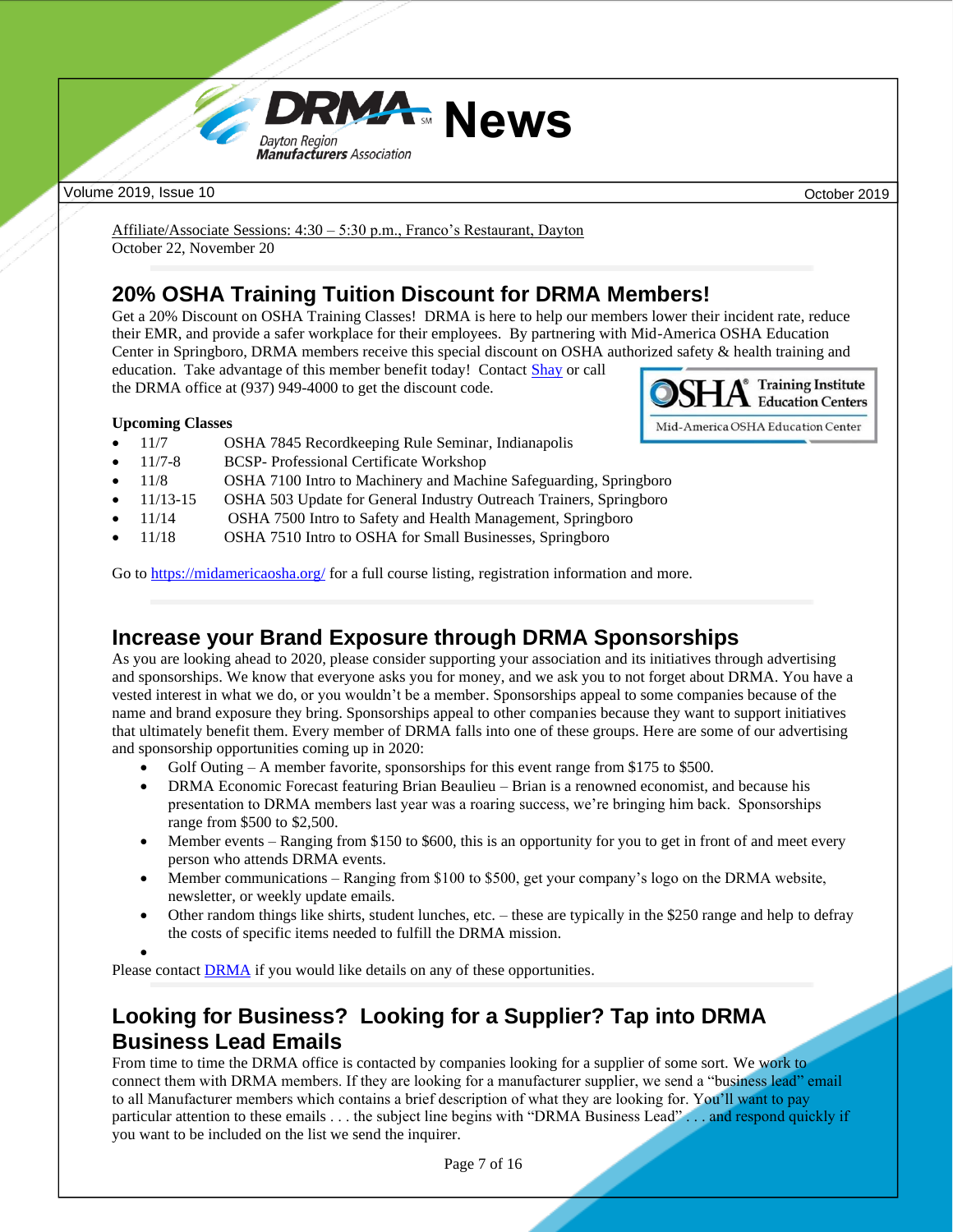

If they are looking for an Affiliate or Associate member-type supplier, we send them a list directly of all members that fall into the category they are seeking.

Don't forget the reverse! If you are over capacity and need to out-source a job, remember to use the DRMA Business Lead service. Simply send an email to [Shay](mailto:sknoll@daytonrma.org) and she'll explain what she needs from you. Members respond quickly to these emails. We'll generally get 10 or more responses within a few hours!

## **Local Manufacturer Starts Leveraging \$75K of TAAF Co-Funding**

*Submitted by Carey Schienig, GLTAAC*

Rexarc International, located in West Alexandria, is the leading U.S. manufacturer of acetylene plants and related equipment. They recently qualified for the TAAF program, with help from GLTAAC, after losing sales to low-cost foreign producers from India and elsewhere. Rexarc has just started implementing business improvement projects through the program, which is paying for half their cost to help the company develop new markets.

"We are excited to be working with GLTAAC. The \$75,000 of project co-funding they provide is going to help us make improvements we've been wanting to make but were just outside our reach as a small business," said Rexarc CEO, Rob Moyer.

Working through the TAAF program, GLTAAC helps small manufacturers that have been hurt by imports to identify, develop, implement, and pay for business improvement projects designed to increase their global competitiveness – [visit the GLTAAC](http://www.gltaac.org/) website for more info. Or contact GLTAAC Project Manager, Scott Phillips a[t shphill@umich.edu](mailto:shphill@umich.edu) or 734.787.7509. Scott can quickly review the TAAF program with you and help you determine if your firm would qualify.

### **Protecting Your Trade Secrets when Employees Leave**

*Submitted by Deborah Brenneman, Thompson Hine, LLC*

One of your key employees has left – with your trade secrets in tow. A forensic investigation has confirmed that she downloaded a library of your most sensitive documents, and it appears that she is already putting your trade secrets to use with her new employer. But as you rush to court, have you stopped to consider that a poorly drafted complaint could put an end to your case before it starts?



A pair of recent cases underscore the importance of detailed and specific drafting when it comes to complaints alleging trade secret violations. In *Mareck Brothers Systems, Inc. v. Juan Enriquez and JP Acoustics and Drywall, LLC*, the 5th Circuit Court of Appeals affirmed the denial of injunctive relief against a former employee who had allegedly emailed himself his former employer's customer list and pricing information.

Mareck Brothers argued that its customer list contained a wealth of information, including confidential contact information and "proprietary notes" that the company had on those customers. Mareck's complaint, however, did not state with specificity the nature of the alleged proprietary notes nor did it attach the customer list to the complaint under seal.

The court discounted Mareck's unsupported conclusions that it had "spent years accumulating" the customer contact information and that it expended "years of goodwill" as insufficient to meet its burden. The court noted that this conclusory information "is insufficient for the court to conclude, based on the paucity of factual specificity, whether the information was acquired or maintained with considerable secrecy such that it might be entitled to trade secret protection."

The Northern District of California recently took a similar approach in *AlterG, Inc. v. Boost Treadmills LLC*. In that case, three former employees from medical device company AlterG, Inc. founded a competing business. The company filed a complaint against the ex-employees and their new company alleging, among other things, trade secret

Page 8 of 16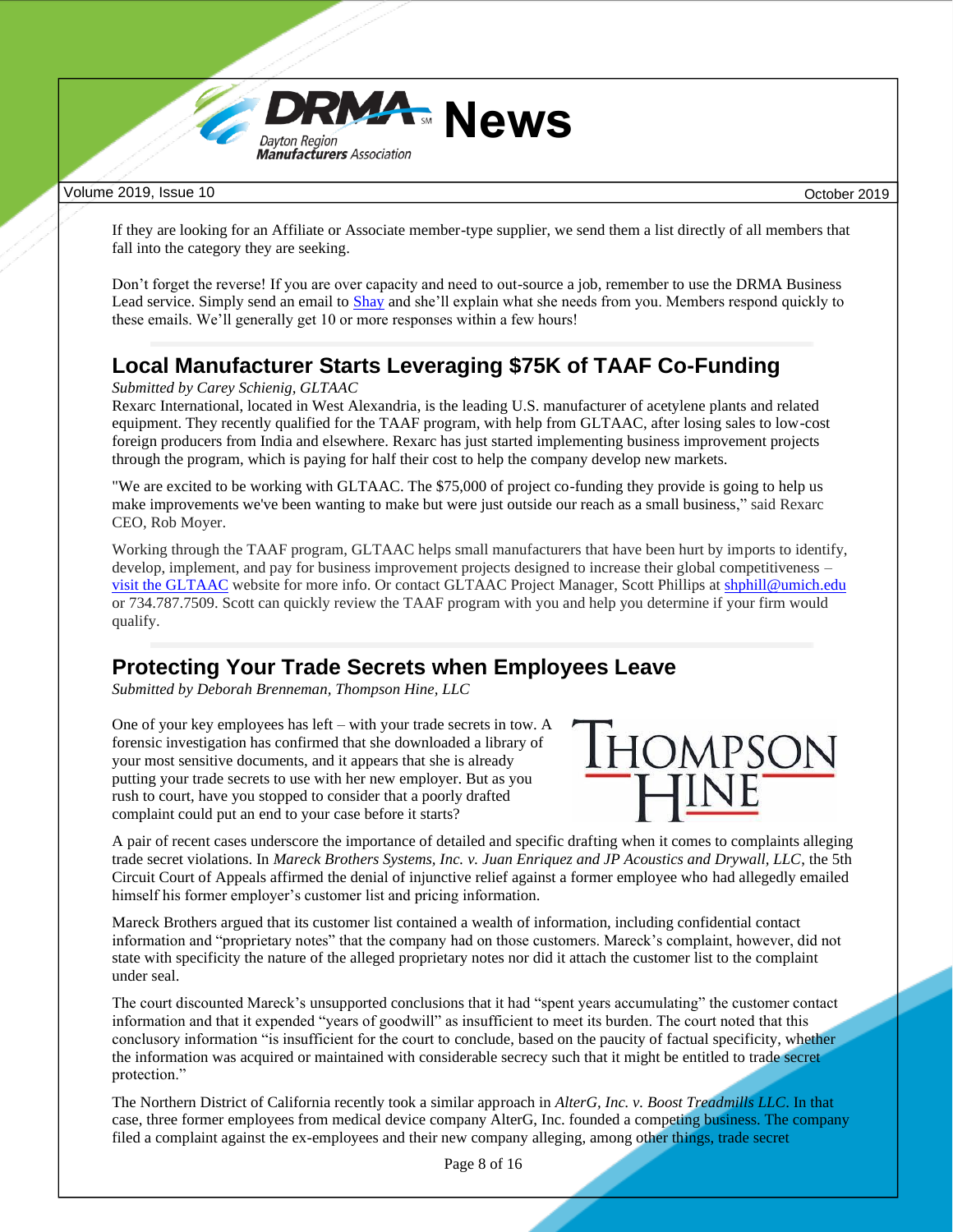

misappropriation. It claimed the defendants conspired to create a competing treadmill using AlterG's trade secret information to save time and money in designing a duplicate device.

The court dismissed the original complaint as being insufficiently pled. Defendants then attacked AlterG's beefed up, amended complaint as also failing to identify two of eight alleged trade secrets with sufficient particularity. One of those claims was regarding AlterG's pricing and market strategy and the other was related to the notion of retrofitting a commercial treadmill with an air based unweighting system.

The court noted that a plaintiff must "describe the subject matter of the trade secret with sufficient particularity to separate it from matters of general knowledge in the trade or of special persons who are skilled in the trade, and permit the defendant to ascertain at least the boundaries within which the secret lies." The court found AlterG had provided sufficient specificity to survive the motion to dismiss with regard to its pricing and marketing strategy. However, it found that the trade secret regarding retrofitting was much more complex and technical, which it said demanded a higher level of specificity. The court held that the required level of specificity was still lacking with regard to this trade secret and granted the motion to dismiss with regard to that claim.

These decisions are a good reminder that the level of detail required to adequately plead trade secret misappropriation depends on how technical an alleged trade secret is and how readily its scope can be understood from the pleadings.

# **Member Benefit Spotlight: Workforce Development**

<span id="page-8-0"></span>The world of business is complex, and it is important to rely on industry partners like DRMA for success. DRMA's mission focuses on strengthening member companies and serving as the advocate for manufacturing in the Dayton region. DRMA is recognized as the trusted voice of the industry to represent members' needs and concerns so that they may stay focused on their business. The #1 concern facing DRMA Manufacturer members and the manufacturing industry is the lack of a qualified workforce. That's why DRMA drives and supports numerous initiatives to increase the awareness of careers in manufacturing in order to attract more workers to the pipeline, so that members have less difficulty in finding enough qualified candidates. A few of them are:

*MFG Day* – DRMA locally organizes national MFG Day, an event where students tour manufacturing facilities teaching them about careers in the industry. We're the most successful MFG Day in the nation.

*Power Lunches –* DRMA sets up an exhibit at middle and high schools during their lunch time, career fairs, or other events, designed to pique students' curiosity about careers in manufacturing.

*Manufacturing Industry-Recognized Credentials* – DRMA works with educational institutions across the region to incorporate industry credentials into their curriculum and promotes the value of credentials to members.

*Summer Camps –* DRMA conducts summer activities to teach young children what manufacturing is all about and plant the seed for future careers in manufacturing.

*Training/Education Program Advisory Committees* – DRMA volunteers serve on advisory committees to convey the needs of manufacturers and to ensure their curriculum produces graduates with the skills needed by manufacturers.

*Workforce Collaboration* – DRMA collaborates with numerous organizations and schools to advocate for members' workforce needs. We are at the table so that you can stay focused on your business.

The DRMA Foundation, the Association's charitable arm, supports the DRMA as a separate  $501(c)3$  tax-exempt organization. The Foundation's exclusive purpose is to provide funding for DRMA's workforce growth initiatives.

Page 9 of 16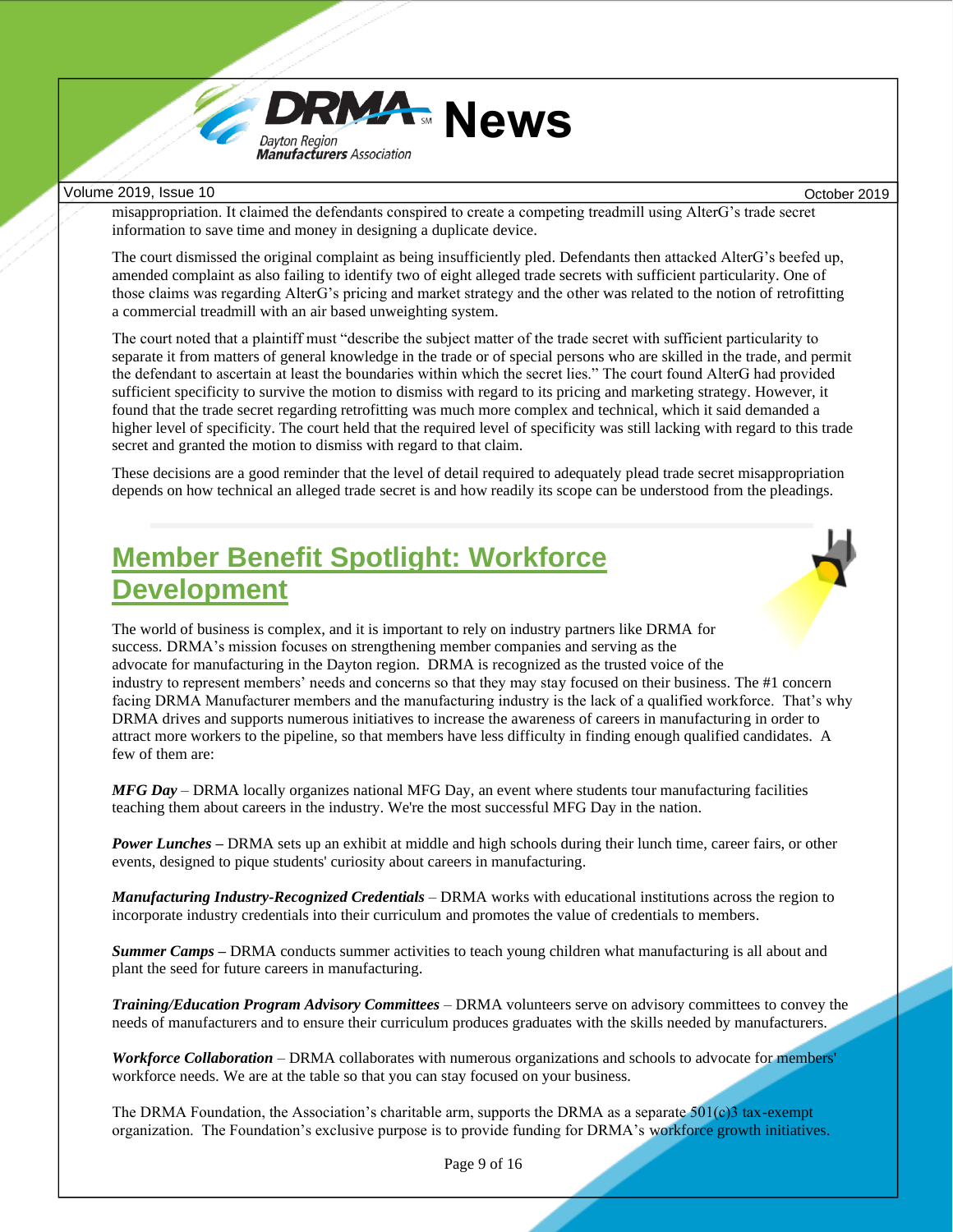

DRMA staff does the work on these initiatives, guided by advice from member volunteers, so that it's easier for you to participate and reap the benefits. Be sure to take advantage of them! Visit [our website](https://www.daytonrma.org/workforce-initiatives) to learn more.

# **Workforce**

### **Ohio TechCred – Training Reimbursement Program**

Ohio's new [TechCred program](http://ohiomfg.informz.net/z/cjUucD9taT0yNzQwODU2JnA9MSZ1PTM2MjExODc4NyZsaT0yMDQwNzgwNw/index.html) was launched last week. The program gives DRMA members (and other Ohio employers) the opportunity to upskill employees and get reimbursed from the State. Employees will get trained by local providers and must earn industry-recognized, technology-focused credentials.

Applications for the program MUST be submitted by October 30.

We held an information session on October 9, at which representatives from Clark State, Edison State, and Sinclair community colleges and the adult program at Miami Valley Career Center provided information on their programs that qualify for this program. [Click here](https://www.daytonrma.org/post/ohio-techcred-training-reimbursement-program) to see their information. Each school is prepared to help you navigate the application process.

Additionally, Sinclair and Clark State are holding information sessions:

- Clark State:  $10/24$ ,  $8 10$  a.m.; call (937) 328-6037 for more information
- Sinclair: multiple sessions between 10/14 and 10/18; call (937) 512-2789 for more information

Here are some things you should know:

- Employers will identify the specific, technology-centric qualifications they need, as well as the employee(s) they want to upskill.
- To qualify for reimbursement of training costs, the employer must partner with a training provider and [apply](http://ohiomfg.informz.net/z/cjUucD9taT0yNzQwODU2JnA9MSZ1PTM2MjExODc4NyZsaT0yMDQwNzgwOQ/index.html)  [online.](http://ohiomfg.informz.net/z/cjUucD9taT0yNzQwODU2JnA9MSZ1PTM2MjExODc4NyZsaT0yMDQwNzgwOQ/index.html) Individuals listed in an employer's application must be Ohio residents with a verifiable Ohio address.
- The state will reimburse up to \$2,000 of training costs per credential upon completion. There is a limit of one reimbursement available per employee in each funding round.
- Employers are eligible to receive up to \$30,000 per funding round
- The application period began on 10/1 and ends 10/31.

[Click here](https://techcred.ohio.gov/wps/portal/gov/techcred) for more information about the TechCred program.

### **MFG Day 2019 a Huge Success!**

A big thanks to all of the manufacturers in the Dayton region who opened their doors to the public for MFG Day 2019. MFG Day is part of an effort to draw greater attention to the outstanding opportunities that a career in manufacturing can provide and promote the pursuit of skills that will lead to a long-term career that offers security and growth for qualified candidates.

Be sure to **send us** your photos and your number of students/schools!



Page 10 of 16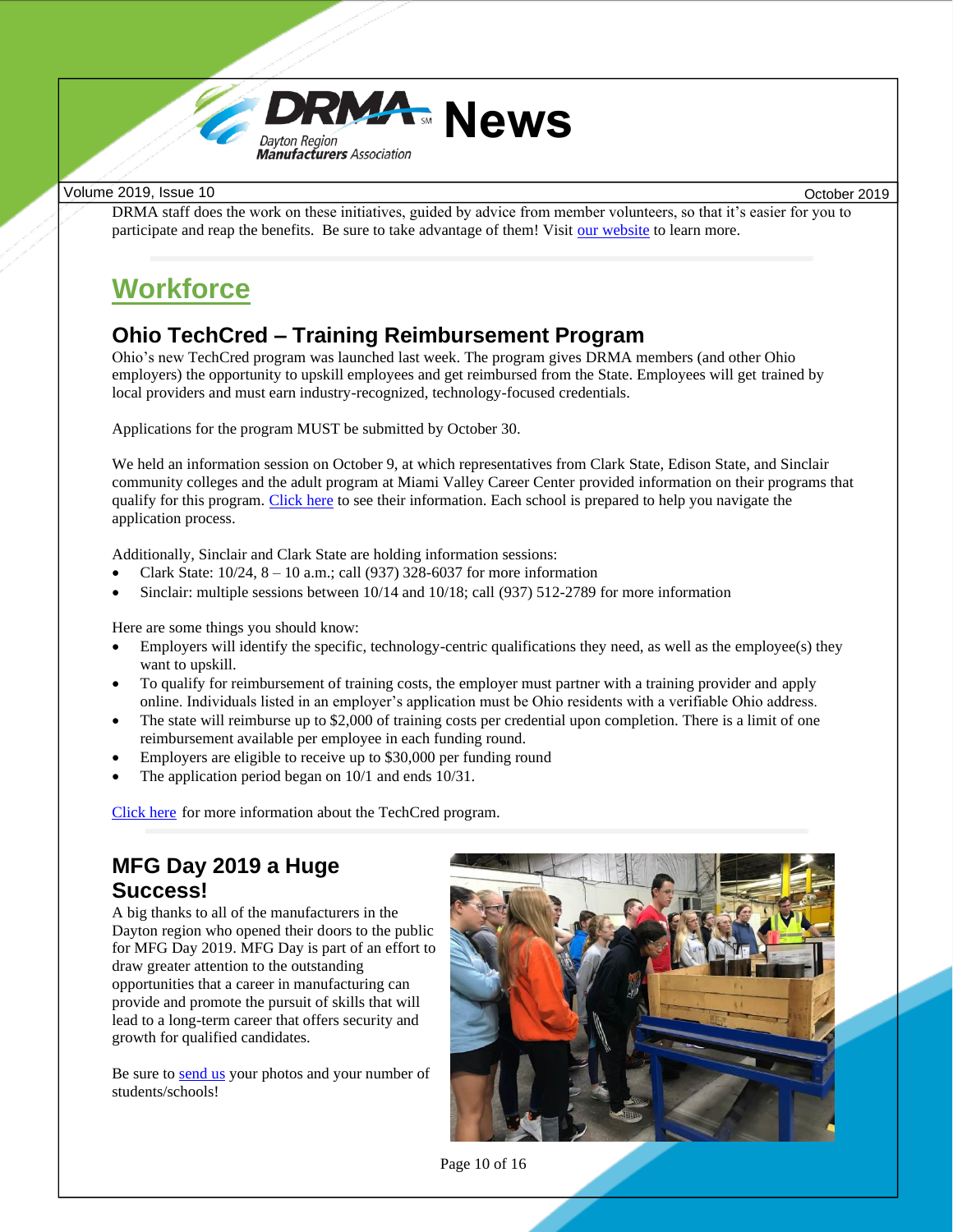

| <b>Participating members:</b>     |                                      |
|-----------------------------------|--------------------------------------|
| AFC Tool Co., Inc.                | Lord Corporation                     |
| All Service Plastic Molding, Inc. | Magellan Aerospace                   |
| <b>American Testing Services</b>  | McGregor Metalworking Companies      |
| BasTech, Inc.                     | Middletown Tube Works, Inc.          |
| Benjamin Steel                    | Minco Tool & Mold, Inc.              |
| Brainerd Industries, Inc.         | National Oilwell Varco (NOV)         |
| Crown Equipment Corporation       | Noble Tool Corp.                     |
| Dayton Progress Corporation       | <b>NuVasive</b>                      |
| Detailed Machining, Inc.          | Precision Metal Fabrication, Inc.    |
| Dysinger Incorporated             | Projects Unlimited, Inc.             |
| <b>Enginetics Corporation</b>     | Rack Global Enterprises, Inc.        |
| <b>Ernst Metal Technologies</b>   | <b>Rhinestahl Corporation</b>        |
| French Oil Mill Machinery Co.     | Sample Machining DBA Bitec           |
| <b>GE Aviation - TDI</b>          | Select International                 |
| GEMCITY Engineering and Mfg.      | Starwin Industries, Inc.             |
| <b>Greenpoint Metals</b>          | <b>Staub Manufacturing Solutions</b> |
| Hematite, Inc.                    | Stillwater Technologies, Inc.        |
| Henny Penny Corp.                 | TE-CO                                |
| idX Dayton                        | United Grinding North America, Inc.  |
|                                   |                                      |

Did we miss you? Email **Kayla** to let her know you hosted an event.

### <span id="page-10-0"></span>**Participate in Career Fairs**

We are getting more and more career fair requests, which means we need more hands-on, interactive technology to introduce students to the manufacturing industry. Do you have portable technology that will engage middle school students? (For example, hospitals bring CPR dummies, which are educational and entertaining). If you have such technology and are willing to work with DRMA to attend career events, please contact [Kayla.](mailto:kmanuel@daytonrma.org)

### **Seeking Manufacturing Instructor**

Gem City Career Prep High School is in the process of building a manufacturing fundamentals program using the Certified Production Technician curriculum. The CPT program will benefit manufacturing companies by providing a pipeline of qualified applicants for manufacturing entry-level production jobs

The program will increase the number of individuals with CPT certification, as well as give students a career pathway.

Gem City Career Prep is looking for an instructor for the program. Do you know someone who is recently retired who would be interested in becoming a CPT Authorized Trainer? Have them contact Greg Stone (937) 248-3259.

### **Empower YOUR Workforce – Wright State Offering New Career Advancement Certificates**

*Submitted by Wayne Stark, Wright State University* 

Page 11 of 16 Business executives and hiring managers agree—to succeed and advance in today's workforce, employees need to communicate clearly in oral and written form, function well in a multicultural workplace, demonstrate ethical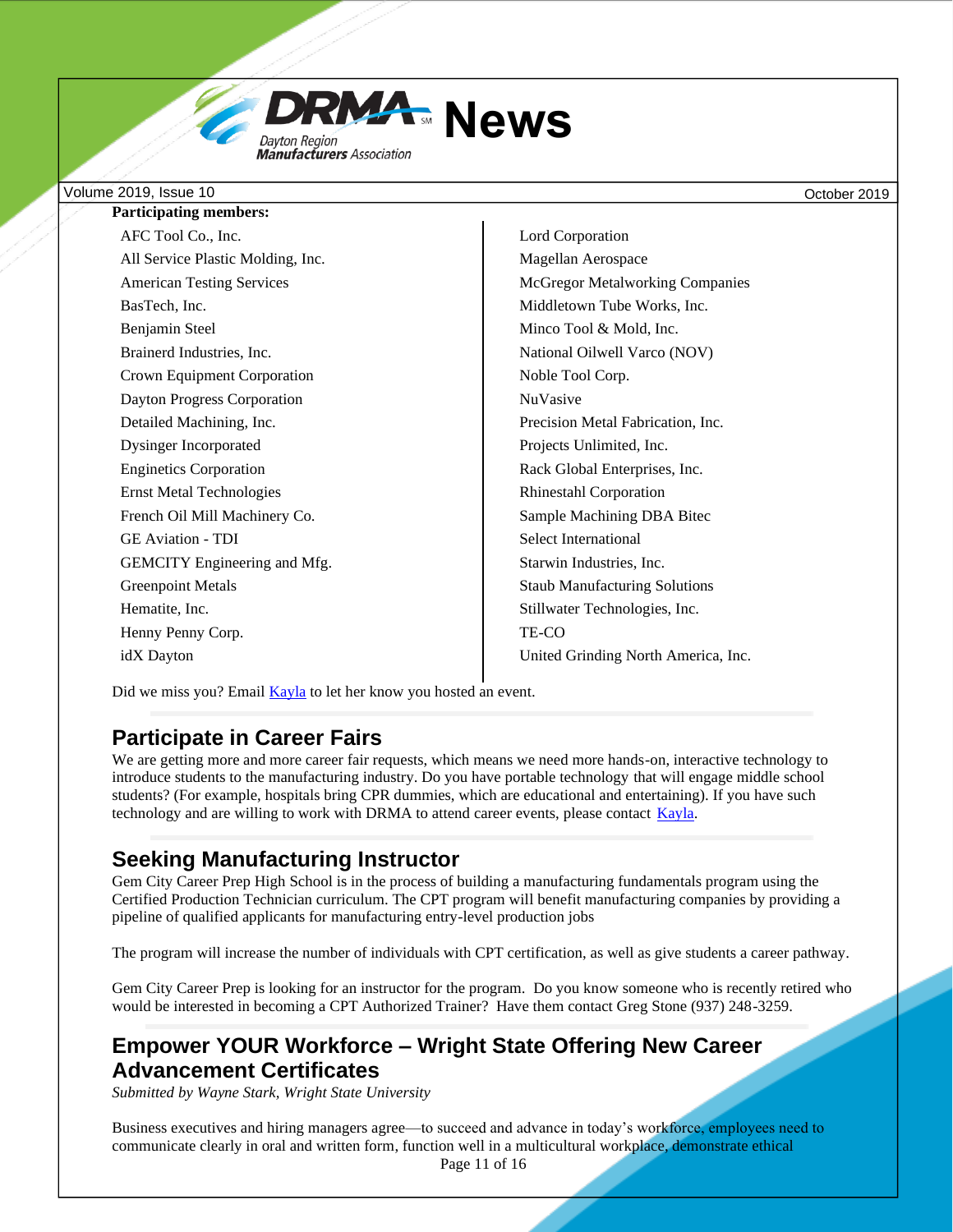

judgment, and think critically. Wright State offers innovative certificates that hone those skills – improving employee advancement potential. Both certificates offer online course options, and transfer credit may be applied.

**Career Advancement Skills I** • Critical reading and writing • Research writing and argumentation • Public speaking • Multicultural competence • Complex thinking

**Career Advancement Skills II** • Students may select from a list of courses emphasizing problem solving, technical communication, and ethical awareness.

#### **Employers can leverage these new certificates by:**

- Sharing information regarding them with their HR and Training managers.
- Sponsoring classes for a group of employees who could benefit from sharpening these skills
- Identifying employees whose dedication and work ethic suggest that they are nearing readiness for promotion to leadership/supervisor roles, but may lack necessary applicable communication, writing, critical reasoning and multicultural sensitivity skills. Sparking interest in employees who may be considering earning a college degree.
- Sparking interest in employees who may be considering earning a college degree.

Current Wright State students are being encouraged to earn these new certificates, making them ideal recruiting prospects, and well prepared to succeed in any workplace.

For more information, call 937-775-2225 or email [careercertificates@wright.edu.](mailto:careercertificates@wright.edu)

# **Legally Speaking**

### **Weapons in the Workplace**

*Submitted by Nadia A. Lampton of Taft Law*



After the destruction left behind by the rampage of tornadoes through the Miami Valley, the Dayton community became the target of another tragedy. The Oregon District shooting devastated our community. In the wake of such heartache, it is natural to demand justice, to seek change, and to unite in a common goal to make sure nothing like this would ever happen again. The subject of guns and gun laws quickly rise to the forefront.

Ohio's gun laws were changed over two years ago, when Governor John Kasich signed Ohio Senate Bill 199 into law. It took effect on March 21, 2017. The law made a number of amendments to Ohio's gun laws, which included expanding places where Ohioans can lawfully carry, permitting active duty military members to carry a handgun without a concealed handgun license, and eliminating the ability of employers to prevent their employees from transporting guns to and from work. Despite these changes that took effect over two years ago, I still receive calls about employee complaints and employer compliance. With recent events in mind, now is a good time to refresh employers on what they can and cannot do with respect to guns in the workplace.

First and foremost, it is important to recognize that employers can lawfully restrict an employee's ability to carry a handgun inside any company-owned buildings, offices or workspaces. Employers can implement a weapons policy through its employment handbook. It can also prohibit carrying by utilizing signage on the exterior of its buildings.

While employers may regulate its employees' ability to carry inside its facilities, employers cannot establish rules or policies that prohibit employees (assuming they have concealed handgun licenses) from transporting their handguns and storing them in their motor vehicle when two conditions are met.

First, the firearm and ammunition must remain inside the employee's privately-owned vehicle while the employee is also physically present inside the vehicle, OR the firearm and all ammunition must be locked inside the vehicle's

Page 12 of 16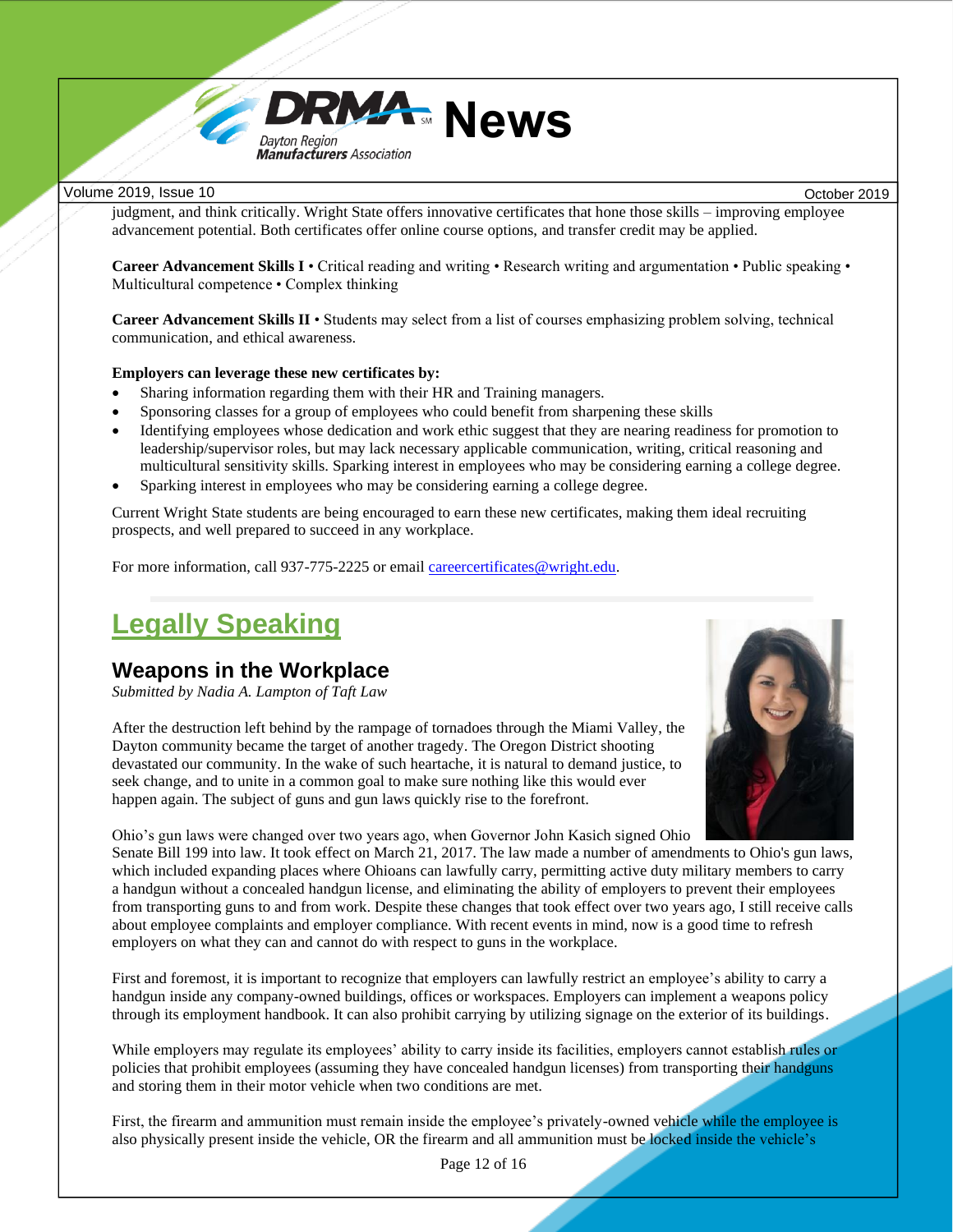

trunk, glove box, or other enclosed compartment or container within the privately-owned vehicle. This means that if an employee drives a company-owned vehicle to work, then the employer can lawfully prohibit an employee from transporting or storing a firearm in the vehicle. If an employee drives a privately-owned vehicle, it also means that when they arrive to work, they must ensure that their firearm and ammunition are stored and locked in the trunk, glove box, or other enclosed container.

Second, an employee's privately-owned vehicle must be in a location it is otherwise permitted to be, such as a designated employee parking space or lot, or a public lot adjacent to the employer's property. If the employee is parked in a "no parking" designated location, then his or her vehicle is not in a location it is permitted to be and, therefore, the second condition is not met, which would permit an employer to prohibit an employee from transporting and storing his or her firearm on company property. This is not a requirement that employers should actively police or find creative ways to limit locations where employees are permitted to park. This kind of creativity would likely be considered a violation of the spirit of the law.

If an employer still maintains a policy or rule that prohibits employees with a valid concealed handgun license from transporting or storing a firearm or ammunition while at work, then the employer is not in compliance with state law. If an employer violates state law by establishing, maintaining, or enforcing such a policy or rule, then an employee may initiate a civil action against the employer and request that the court issue an injunction, which is a court order that would stop the employer from maintaining the unlawful policy. If an employer disciplines or discharges an employee for carrying to or from work and the employee has been in total compliance with the law as outlined above, then the employee may be able to sue the employer for wrongful discharge in violation of public policy, which is a recognized cause of action in the state of Ohio.

The takeaway for employers is this: if you currently have a weapons policy, review it to ensure that it is compliant with Ohio law. If the policy includes a blanket prohibition on carrying handguns in the workplace, including in the company parking lot, then the policy is unlawful and needs to change. If you do not have a policy currently, consult legal counsel before implementing any new policies.

For additional information, use your Legal Services Plan and contact Nadia A. Lampton at (937) 641-2055 or email [nlampton@taftlaw.com.](mailto:nlampton@taftlaw.com)

### **Legal Services Plan**

Members are eligible to receive one FREE legal consultation per month from employment law attorney Bob Dunlevey. If you need legal advice concerning labor, safety, real estate, or other business issues, give Bob a call at **(937) 641-1743**.

*Be sure to identify yourself as a DRMA member.*

# **Safety**

### **Take Advantage of DRMA's Workers' Compensation Savings Now Before It's Too Late!**

You need Workers' Compensation coverage, and DRMA is here to help. However, time is running out to enroll in our 2019 Workers' Compensation Group Rating Program. Our program members save an average of \$4,392 on their yearly premiums. That's a pretty hefty savings, so you definitely don't want to let this offer pass you by.

Page 13 of 16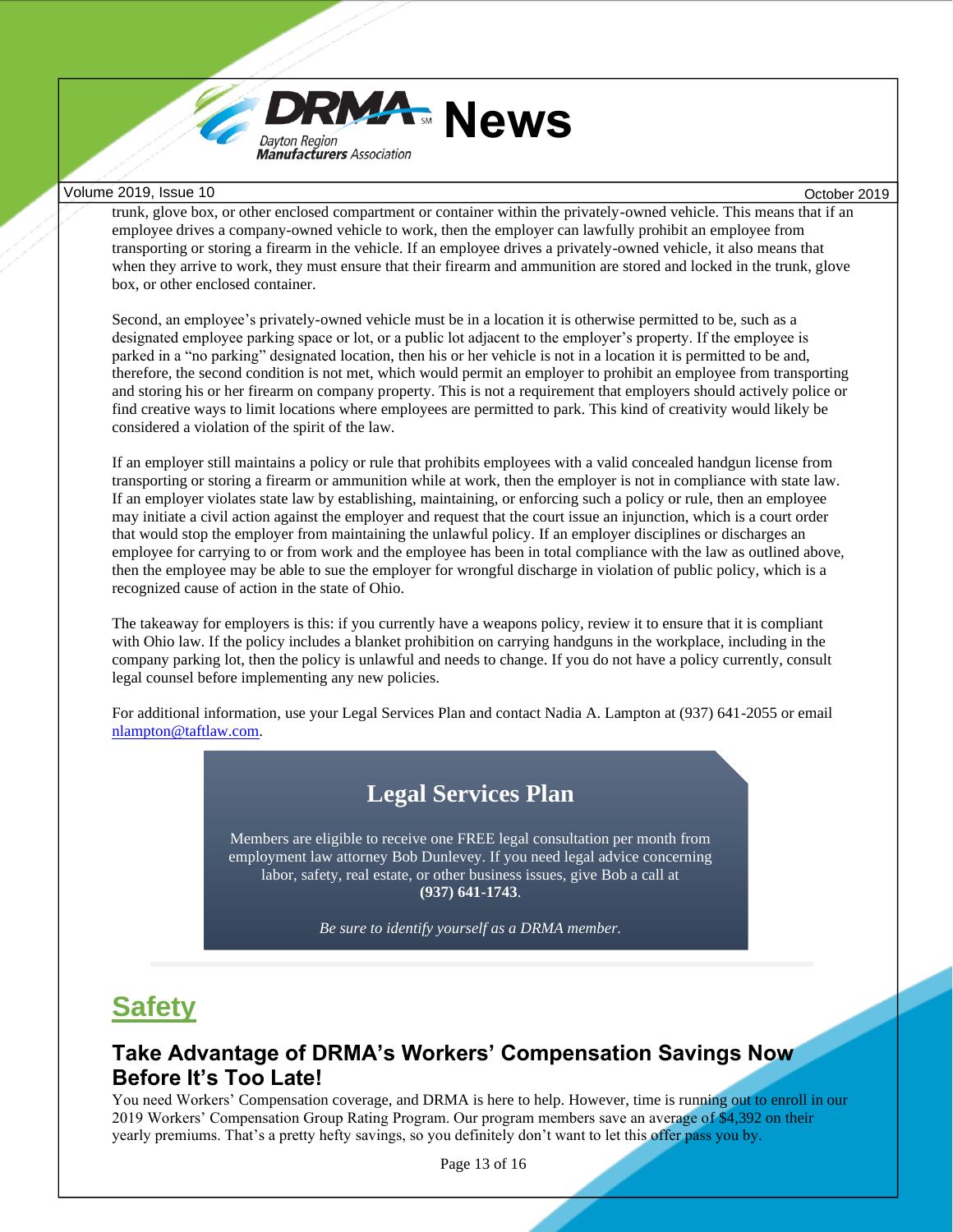

The enrollment deadline for our group program is **November 15**. DRMA's Workers' Compensation Group Rating Program offers you savings and peace of mind. Act now! Contact [Meridith Whitsel](mailto:meridith.whitsel@careworkscomp.com?subject=DRMA%20Workers%20Comp%20Group) with CareWorks Comp at (614) 763-7952 today!

### **Update from DRMA's Workers Comp Group Administrator**

*Submitted by Meridith Whitsel, CareWorks Comp*

#### **Happening Now: Group Rating & Group Retrospective Enrollment for upcoming 7/1/2020 Policy Year**

It's that time of year again: 2020 Traditional Group Rating and Group Retrospective Rating offers are being sent out to employers. Some employers are eligible for both programs (we refer to this as "dual eligibility"). We're eager to discuss these options with you, as each year there



may be a different mix of cost-saving strategies that work best for your organization. *The enrollment deadline for the 7/1/2020 Rate Year is November 15, 2019 for Traditional Group Rating, and January 24, 2020 for Group Retrospective Rating.* 

#### **What's an EMR and Why is it Important?**

The Experience Modifier Rate (EMR) plays a pivotal role in determining an employer's premium rates and, in some cases, obtaining work as a subcontractor. The BWC calculates the EMR based on a comparison of the employer's experience period claims compared to an industry average expected claim level. The EMR is used as a gauge for future claim costs and serves to adjust an employer's premium if claims are above or below expected levels. The EMR is applied to the base rate and is used as a base rate credit discount or a penalty rate surcharge. When an employer's EMR is above 1.00 they are "penalty rated". If an employer's EMR is below 1.00 they are "credit rated". Traditional Group Rating programs serve to lower an employer's EMR below the EMR levels they could achieve on their own. There are circumstances when employers must provide their EMR, as a requirement to bid on particular jobs and that is used to gauge the employer's workplace safety. Each June, BWC provides private employers with an on-line experience exhibit that provides their upcoming policy year experience period data including experience claims, base rates for their manual classifications and their Experience Modifier Rate (EMR). For public employers, this experience exhibit is provided in December each year. Please contact CareWorks Comp if you have any questions about your organization's EMR.

#### **Important Deadlines:**

- **October 21, 2019:** BWC Premium Installment due if you pay on a Monthly or Bi-Monthly basis.
- **October 23, 2019:** cut-off date for CareWorks Comp to receive AC3 (Temporary Authorization Form) to request Group Rating/Group Retrospective quote for 2020 Rating Year.
- **November 15, 2019:** Deadline to enroll into traditional Group Rating with CareWorks Comp for the 2020 Rating Year.

#### **Ohio BWC Offering Free, Informative Monthly Webinars**

Conducted twice per month, the BWC offers free Webinars that last approximately 20 minutes. The topics of these informational webinars change monthly. You can also view past recorded webinars. Register for upcoming BWC webinars here: [Employer Webinars](https://info.bwc.ohio.gov/wps/portal/bwc/site/employer/maintaining-a-policy/employer-webinars/!ut/p/z1/rVLLTsMwEPwVOOSYevNs4BYQtEBDVUFp4gtyUjdxldjBMQnl63EFEkLQpggs-eD17uzMziKMYoQ5aVlOFBOclPqdYP9xejIZja9cuIUb34bw4fzMdWcOQGChxdeEwA6GEF56V3eT0Wzq3bsIH1IPO04Ih9XvScD74R8QRjjjqlYFStIuO8oEV5SrI8rzkjWFATpoAK3qUmyoNKAijCt9Gc9NYtaiZNnm89_saMo4kc0Wts7YEiXEWvqwsgMztZ2l6XpkaBJ76ZtWahPLI5aV-gG67tOpjbBldB7lGpaowmR8JVD8ExkUfyejq9n66QmHWutW34tC8X-KXWzl9uxBnxN6BHkp0velC3nqBFqrpCsqqRw8Sx0ulKqbUwMM2KofaK4DUTAxyEVrQFc3BtRCKlJ-yGiYop9kf0ItRKMH8Q0MJXqphjvdmPpo0TLaoTkXstJ8735p9hj6Onh_7NADP_wjfF3N5_MqcLxyvXFg7ZXtZBVdOG5y3b6eReHxG1eq6sw!/dz/d5/L2dBISEvZ0FBIS9nQSEh/)

#### **Your Billion Back Rebate Check is Coming Soon!**

In June, the Ohio Bureau of Workers Compensation Board of Directors approved a \$1.5 billion rebate to Ohio employers with an active BWC policy. According to the BWC it will distribute rebate checks to nearly 180,000 public and private employers. The BWC expects to begin mailing checks to public employers on September 26th, followed by private employers through October 24th. This will mark the fifth time since 2013 the BWC has returned at least \$1 billion to Ohio employers.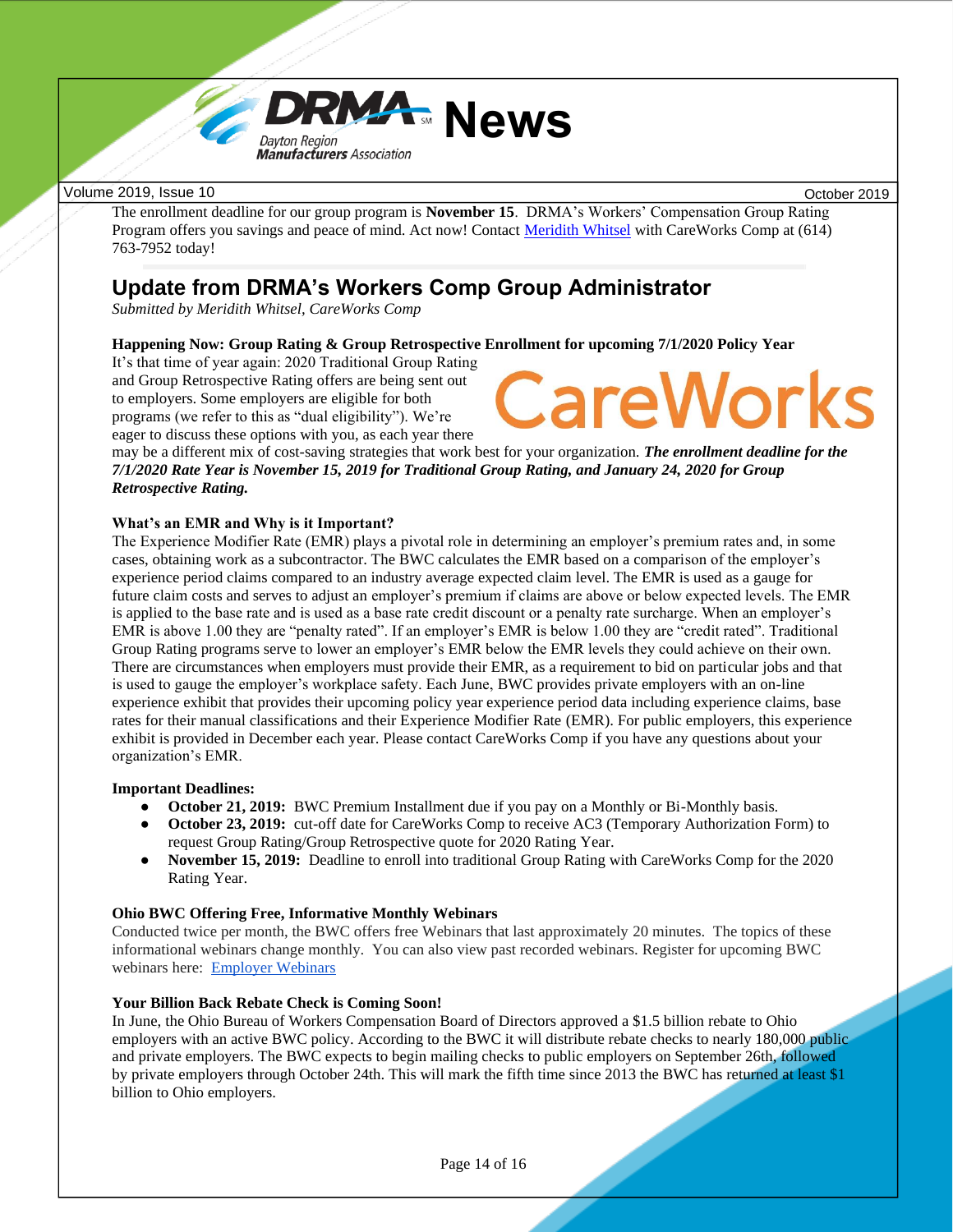

The \$1.5 billion will equate to 88 percent of the premiums Ohio employers paid for the 2017 policy year which ended June 30, 2018. The majority of rebate will go to private employers, while public entities are estimated to receive approximately \$164 million in rebates.

#### **CareWorks Safety Library: Now Live!**

Looking for an easy way to fulfill your 2-hour Safety Training Requirement for this current 2019 Policy Year? We've got the answer!

Simply go to: [CareWorks Safety Training Library web link](https://www.careworks.com/state-fund-tpa/training/) Here you will find previously recorded webinars that you can register for to fulfill your 2-hour Safety Training Requirement. Each webinar is 2 hours long and costs \$25.00. Currently, there are 4 webinars to choose from:

- **Employee Engagement**
- OSHA Inspections; Prevention, Preparation, & Minimizing Fines
- OSHA Recordkeeping
- Preventing Slip, Trip, Fall, & Overexertion Injuries

Looking for a do-it-yourself Toolbox Talk to give to your employees? Go to: [CareWorks Safety Training Library](https://www.careworks.com/state-fund-tpa/training/)  [web link,](https://www.careworks.com/state-fund-tpa/training/) click on the orange "VIEW TOOLBOX TALKS" link and you will see 13 different Toolbox Talk programs that you can download and use to train your employees. The topics range from *Emergency Evacuation Plans* to *Diffusing Workplace Violence* and even *Parking Lot Safety*. Print out each of them and use one at your next employee meeting!

#### **Personal Protective Equipment – PPE**

Personal Protective Equipment, or PPE, is designed to protect workers from serious workplace injury or illness resulting from contact with chemical, radiological, physical, electrical, mechanical, or other workplace hazards. Besides face shields, safety glasses, hard hats and safety shoes, protective equipment includes a variety of devices and garments such as goggles, coveralls, gloves, vests, earplugs, and respirators.

OSHA deems that using PPE is essential – but also the last line of defense when it comes to protecting employees, after engineering, work practice and administrative controls. Engineering controls involve physically changing a machine or work environment. Administrative controls involve changing how or when workers do their jobs, such as scheduling work and rotating workers to reduce exposures. Work practices involve training workers how to perform tasks in a way that reduces their exposure to workplace hazards.

Employers are required to assess their workplace to determine if hazards are present that require the use of PPE. If such hazards are present, the employer must select PPE and require workers to use it.

The employer must also train those workers who are required to wear PPE on how to do the following:

- Use PPE properly
- Be aware of when PPE is necessary
- Know what kind of PPE is necessary
- Understand the limitations of the PPE in protecting workers from injury
- Put on, adjust, wear, and take of PPE
- Maintain PPE properly.

For more information, please contact Steve Brazil at 614.526.7195 or steve.brazil@yorkrisk.com.

### **Better Business Starts with Safety – Safety Starts at the BWC**

BWC's Division of Safety & Hygiene provides a variety of PRE-PAID courses to help Ohio employers create a safe and healthy workplace. Businesses that have built safety and wellness into their workplace cultures reap many benefits, including fewer accidents, lower workers' compensation costs, and more productive employees.